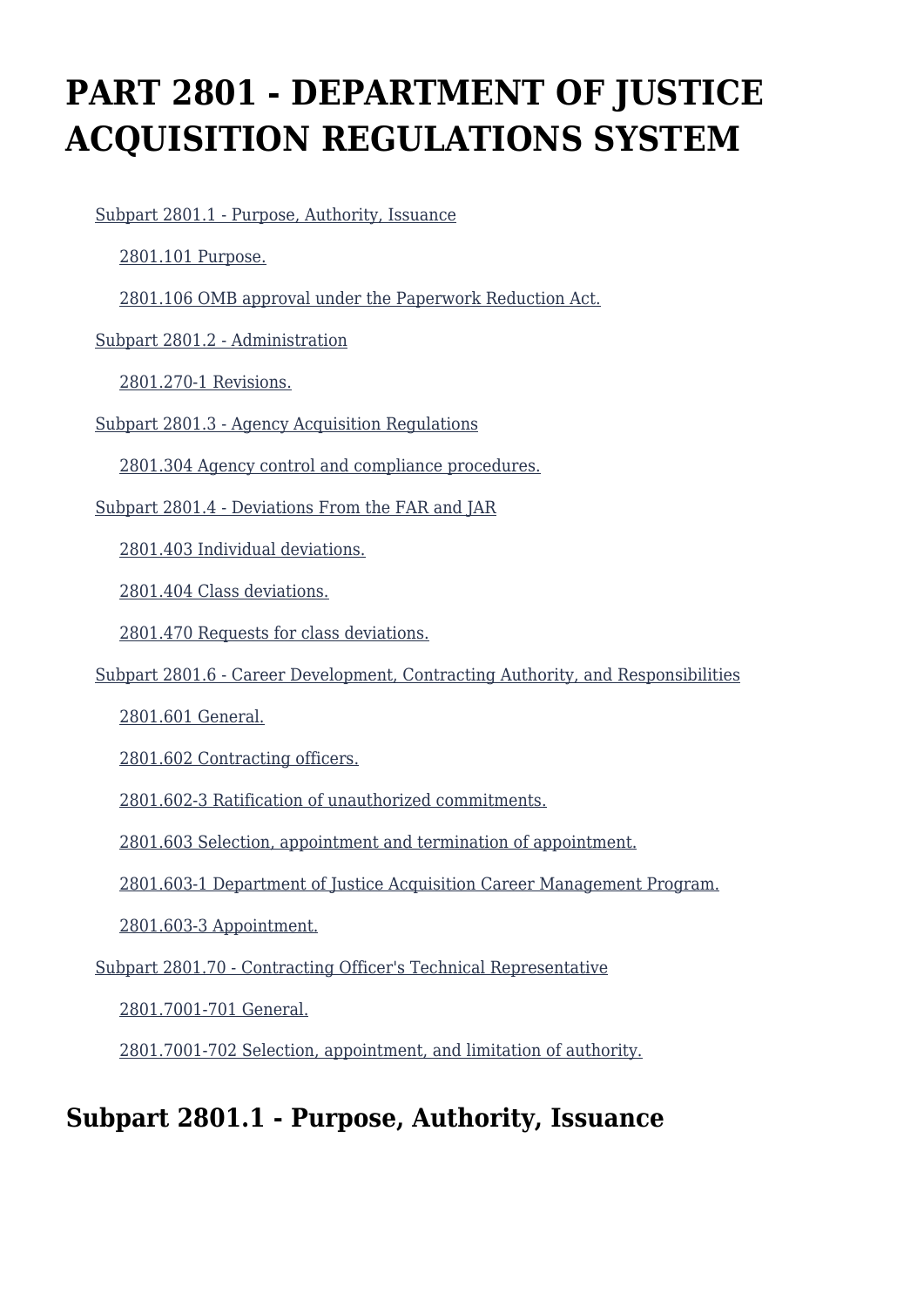# **2801.101 Purpose.**

(a) The Justice Acquisition Regulations (JAR) in this chapter are established to provide procurement regulations that supplement the Federal Acquisition Regulation (FAR), 48 CFR chapter 1. As such, the regulations contained in the JAR will include coverage of only those areas where agency implementation is required by the FAR, or where Department of Justice (DOJ) policies and procedures exist that supplement FAR coverage and directly affect the contractual relationship between the Department and potential or existing contractors. The JAR will not repeat FAR coverage.

(b) The FAR contains many references to agency procedures. If the JAR does not include supplemental guidance under the corresponding part or subpart, it is because the FAR language is considered to be sufficient. In those instances where the JAR states "in accordance with bureau procedures," it does not mean that the bureau must have a procedure. It is intended that the bureau procedures are to be followed if they exist, however, it does not mean that the bureau must have a formal written procedure. Where both the JAR and bureau procedures do not address a FAR subject, the FAR guidance is to be followed.

(c) The JAR is not a complete system of regulations and must be used in conjunction with the FAR.

### **2801.106 OMB approval under the Paperwork Reduction Act.**

The Paperwork Reduction Act of 1995 (44 U.S.C. chapter 35) and the Office of Management and Budget's (OMB) implementing regulations at 5 CFR part 1320, require that reporting and record keeping requirements affecting 10 or more members of the public be cleared by that office. The OMB control number for the collection of information under 48 CFR chapter 28 is 1103-0018.

# **Subpart 2801.2 - Administration**

#### **2801.270-1 Revisions.**

In addition to changes published in the Federal Register, the JAR will be amended by issuance of Justice Acquisition Circulars (JACs) containing loose-leaf replacement pages which revise parts, subparts, sections, subsections, paragraphs or subparagraphs. A vertical bar (edit bar) at the beginning or end of a line indicates that a change has been made within that line.

# **Subpart 2801.3 - Agency Acquisition Regulations**

#### **2801.304 Agency control and compliance procedures.**

Pursuant to FAR 1.304, the Procurement Executive (PE) is responsible for ensuring that bureau acquisition regulations and directives do not restrain the flexibilities found in the FAR. For this reason, bureau acquisition regulations shall be forwarded to the PE upon issuance. The PE reserves the right to revoke the regulations and directives in this chapter if they are determined to be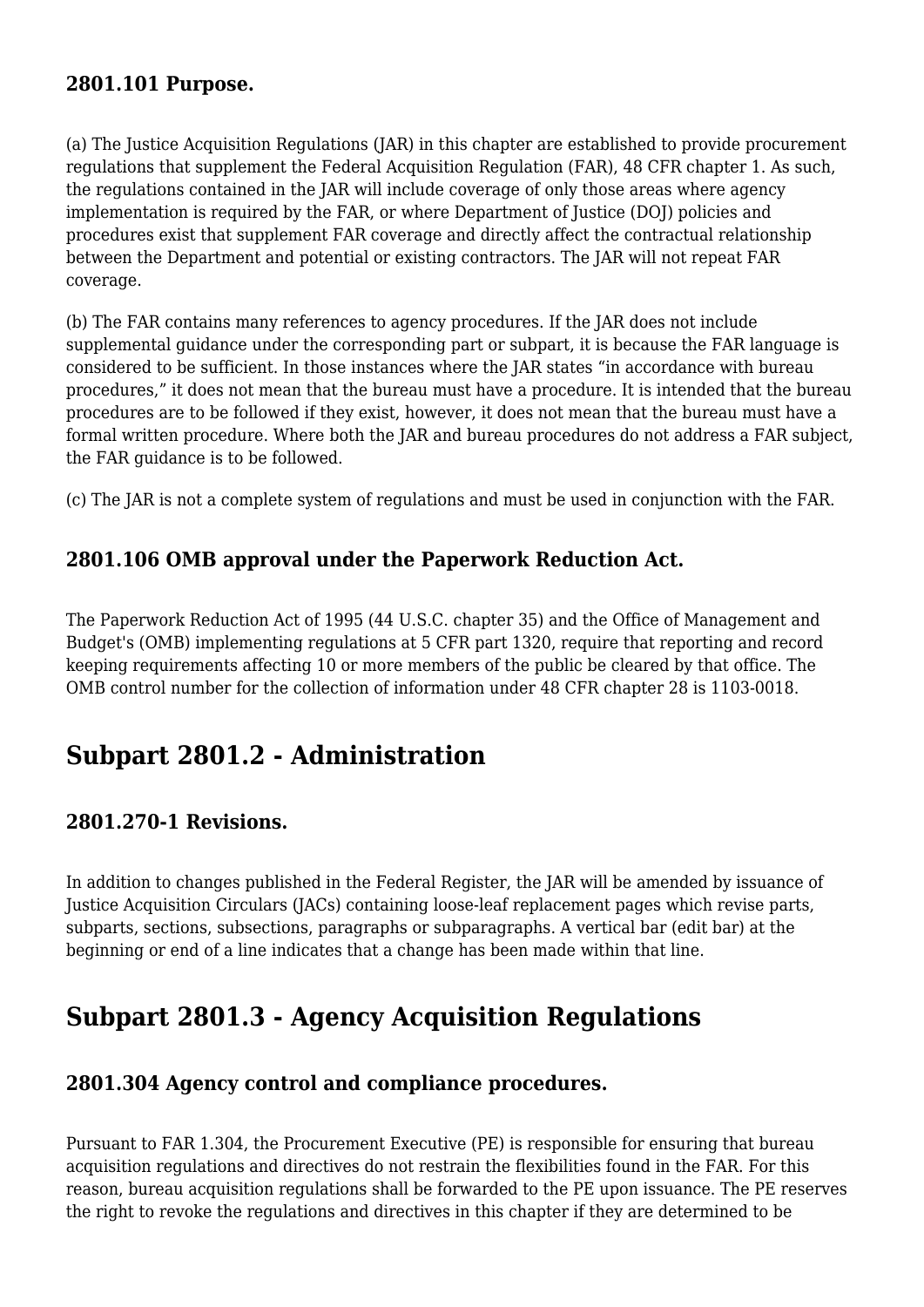# **Subpart 2801.4 - Deviations From the FAR and JAR**

### **2801.403 Individual deviations.**

Individual deviations from the FAR or the JAR shall be approved by the head of the contracting activity (HCA). A copy of the deviation shall be included in the contract file. Copies of all deviations will be provided to the PE.

# **2801.404 Class deviations.**

Requests for class deviations from the FAR or the JAR shall be submitted to the PE. The PE will consult with the chairperson of the Civilian Agency Acquisition Council, as appropriate, and send his/her recommendations to the Assistant Attorney General for Administration (AAG/A). The AAG/A will grant or deny requests for such deviations. For the purposes of this chapter, requests for deviations involving basic ordering agreements, master type contracts, or situations where multiple awards are made from one solicitation, are considered to involve more than one contract and therefore considered to be class deviation requests.

#### **2801.470 Requests for class deviations.**

Requests for approval of class deviations from the FAR or the JAR shall be forwarded to the PE. Such requests will be signed by the Bureau Procurement Chief (BPC). Requests for class deviations shall be submitted as far in advance as the exigencies of the situation permit and shall contain sufficient written justification to evaluate the request.

# **Subpart 2801.6 - Career Development, Contracting Authority, and Responsibilities**

# **2801.601 General.**

(a) In accordance with Attorney General Order 1687-93, the authority vested in the Attorney General with respect to contractual actions, for goods and services, is delegated to the following officials:

(1) AAG/A (for the offices, boards, and divisions (OBDs);

- (2) Director, Federal Bureau of Investigation;
- (3) Director, Federal Bureau of Prisons;
- (4) Commissioner, Federal Prison Industries;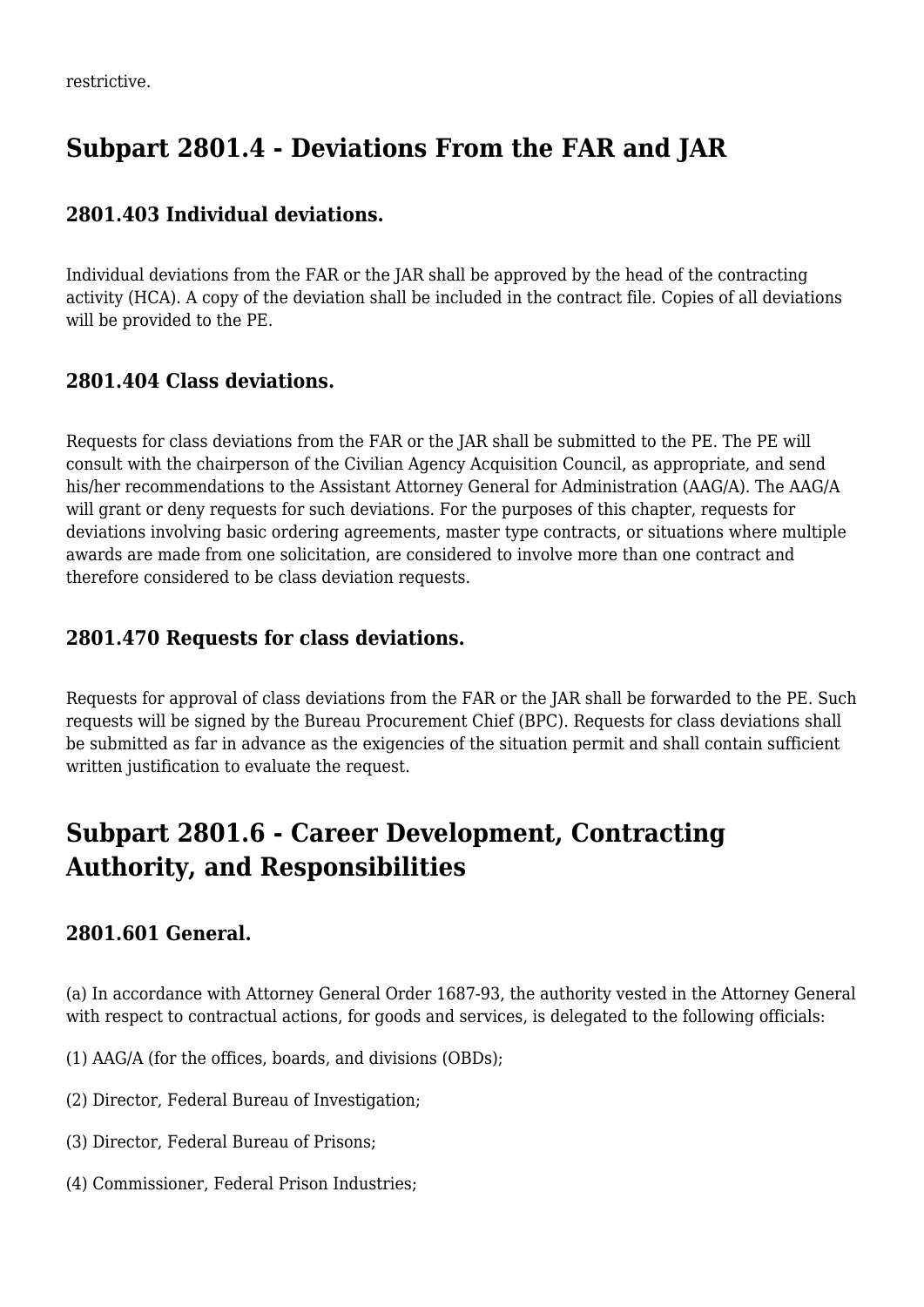- (5) Commissioner, Immigration and Naturalization Service;
- (6) Administrator, Drug Enforcement Administration;
- (7) Assistant Attorney General, Office of Justice Programs;
- (8) Director, U.S. Marshals Service;
- (9) Inspector General, Office of the Inspector General.

(b) The acquisition authority delegated to the officials in [2801.601\(](https://login.acquisition.gov/%5Brp:link:jar-part-2801%5D#Section_2801_601_T48_6011602511)a) may be redelegated to subordinate officials as necessary for the efficient and proper administration of the Department's acquisition operations. Such redelegated authority shall expressly state whether it carries the power of redelegation of authority.

(c) The redelegation of contracting authority directly to specific persons without regard for intermediate organizational levels only establishes authority to represent the Government in its commercial business dealings. It is not intended to affect the organizational relationship between the contracting officers and higher administrative and supervisory levels in the performance of their duties.

### **2801.602 Contracting officers.**

#### **2801.602-3 Ratification of unauthorized commitments.**

The HCA may delegate the authority to ratify unauthorized commitments to the chief of the contracting office, except for those actions effected by his or her office. Dollar thresholds for delegations made under this section will be determined by the HCA. Copies of all ratifications are to be provided to the PE.

# **2801.603 Selection, appointment and termination of appointment.**

# **2801.603-1 Department of Justice Acquisition Career Management Program.**

(a) Each Bureau Procurement Chief shall develop and manage an acquisition career management program for contracting personnel in his or her component, consistent and uniform with this section and the Department of Justice Acquisition Procurement Career Management Program.

(b) The program shall cover all contracting personnel in the following categories:

(1) General Schedule (GS-1102) Contracting Series;

(2) Contracting officers, regardless of General Schedule Series, with contracting authority above the simplified acquisition threshold;

(3) Purchasing Series (GS-1105), other individuals performing purchasing duties and individuals with contracting authority between the micro purchase and simplified acquisition thresholds.

(4) All Contracting Officer Representatives/Contracting Officer Technical Representatives, or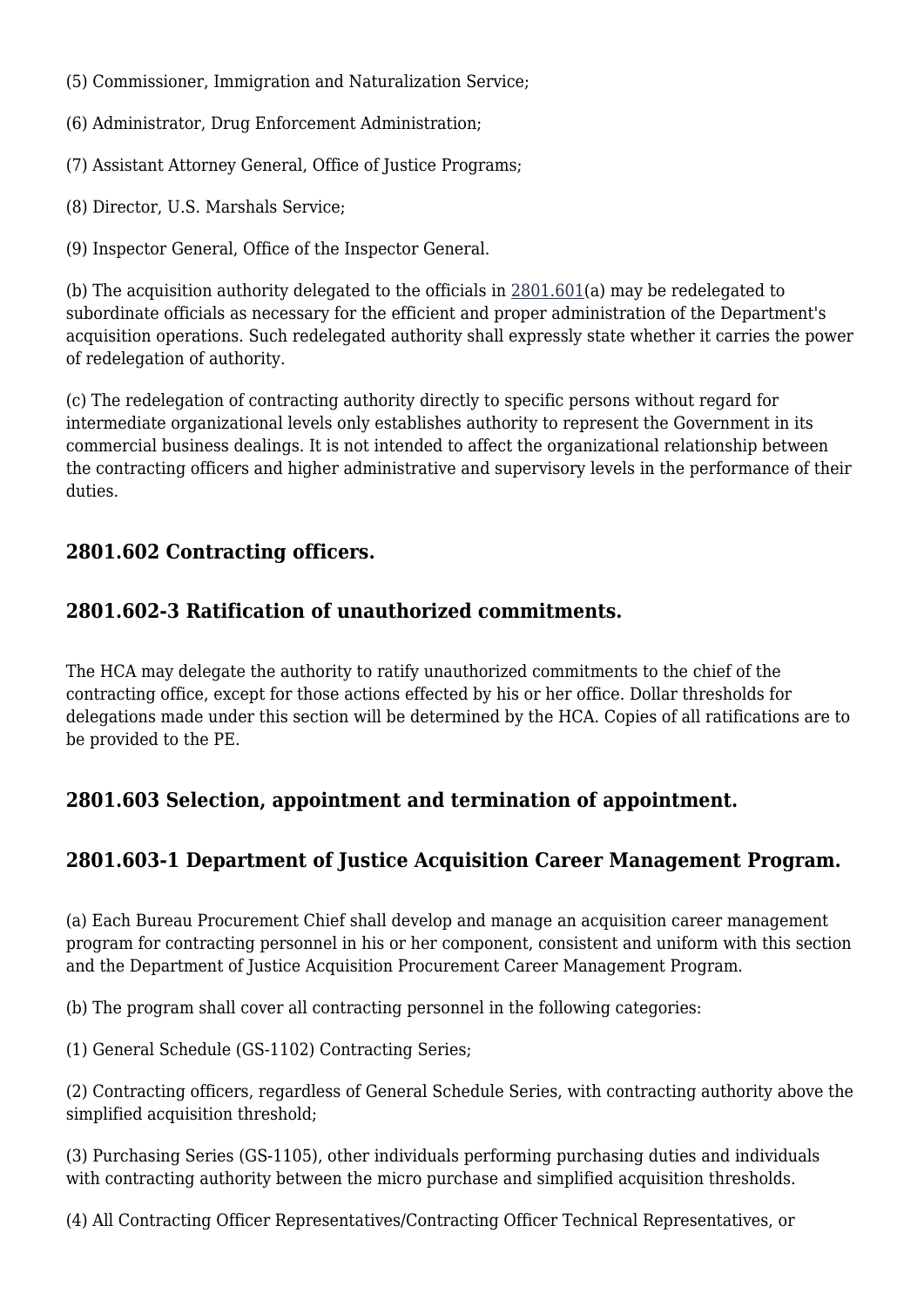equivalent positions.

(c) The program shall include:

(1) *Management information system.* Standardized information on the acquisition workforce will be collected and maintained. To the maximum extent practicable, such data requirements shall conform to the standards established by the Office of Personnel Management for the Central Personnel Data File and shall be compatible with the Department of Justice acquisition workforce management information system.

(2) *Individual assessments and development plans for personnel in the GS-1102 contracting series.*

(i) An individual assessment by a supervisor of each covered employee's state of competence to perform the full range of potential duties of his or her job; and

(ii) An individual development plan to schedule classroom, on-the-job training, or other training to develop the employee's skill level to an appropriate level in each area of competence necessary to perform his or her job.

(iii) Individual assessments and development plans should be designed to fit the needs of the component, but they should be built upon the units of competence and instruction prepared by the Federal Acquisition Institute whenever feasible. Individual development plans should attempt to bring the employee to an appropriate level of skill in all necessary competencies in the field of procurement. In general, a proficiency skill level of 3, as defined in Attachment 1 to Office of Federal Procurement Policy (OFPP) Policy Letter 92-3, shall be obtained for any contracting duty that is actually required to be performed on the job. Individual assessments and development plans should be reviewed annually and revised as appropriate, until the employee reaches the full competency level of his or her job.

(iv) Employees who perform only purchasing duties, regardless of occupational series, shall be required to obtain the requisite level of skill only in competencies involving simplified acquisitions. If the employee's duties are expanded to include contracting duties, then skill in procurement competencies must be assessed and developed.

(v) Individual assessments of covered employee skills shall be completed within 90 days of the employee's entry on duty.

(3) *Mandatory training.* Training shall be provided for the identified categories of contracting personnel to meet the minimum standards identified in OFPP Policy Letter 97-01.

(4) *Skills currency.* Contract Specialists (GS-1102) and contracting officers with authority to obligate funds above the micro-purchase threshold that have satisfied the mandatory training requirements, shall be provided the equivalent of at least 40 hours of continuing procurement and acquisition related education and training every two years for the purpose of maintaining the currency of acquisition knowledge and skills.

(5) *Program funding.* Bureau Procurement Chiefs are responsible for assessing the funding needs to provide for the education and training of their acquisition workforce and requesting such funding in the annual budget process.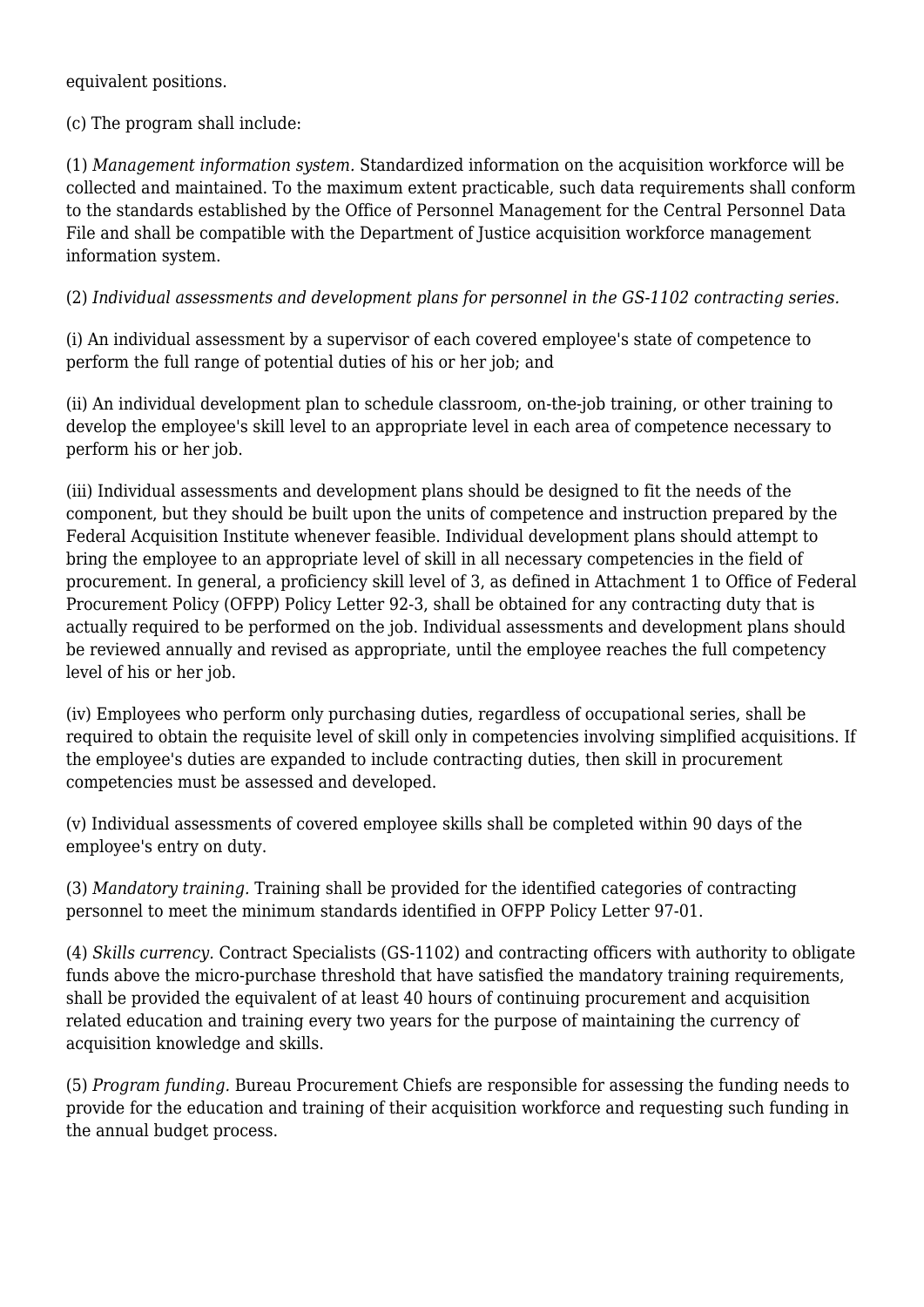# **2801.603-3 Appointment.**

Contracting officers whose authority will be limited to micro-purchases shall be appointed in writing and include any limitations to that authority.

# **Subpart 2801.70 - Contracting Officer's Technical Representative**

### **2801.7001-701 General.**

Contracting officers may appoint individuals selected by program offices to act as authorized representatives in the monitoring and administration of a contract. Such officials shall be designated as Contracting Officers' Technical Representatives (COTR's).

### **2801.7001-702 Selection, appointment, and limitation of authority.**

(a) *COTR standards program.* This subpart sets forth policies and procedures for establishing standards for COTR's in DOJ. The program sets forth minimum standards for individuals to be eligible for an appointment as a COTR.

(b) *Applicability.* The eligibility requirements of this subpart apply to all individuals who are designated by the contracting officer as COTR's.

(c) *Eligibility standards.* To be determined eligible for an appointment as a DOJ COTR, the following standards must be met:

(1) The candidate must attend and successfully complete a minimum of a 16-hour basic COTR course; and

(2) The candidate must attend a minimum of 1 hour training specifically in procurement ethics, either through courses offered periodically by the Department, the bureaus, or a Government or commercial vendor.

(d) *Limitations.* Each COTR appointment made by the contracting officer shall clearly state that the representative is not an authorized contracting officer and does not have the authority under any circumstances to:

(1) Award, agree to award, or execute any contract, contract modification, notice of intent, or other form of binding agreement;

(2) Obligate, in any manner, the payment of money by the Government;

(3) Make a final decision on any contract matter which is subject to the clause at FAR 52.233-1, Disputes; or

(4) Terminate, suspend, or otherwise interfere with the contractor's right to proceed, or direct any changes in the contractor's performance that are inconsistent with or materially change the contract